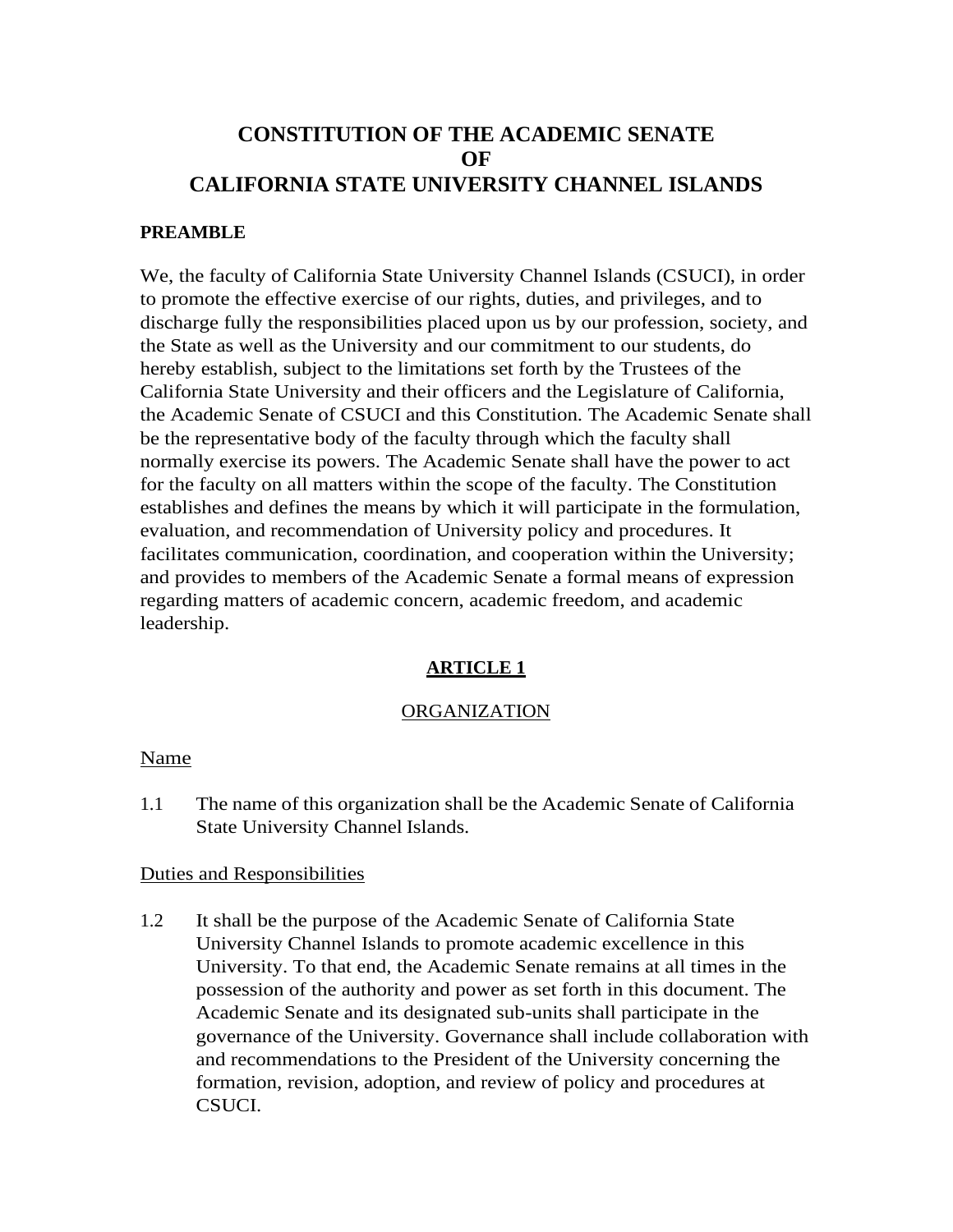- 1.3 The Academic Senate shall be responsible for requirements for degrees and other academic programs, and evaluation and recommendation of candidates for degrees and other academic programs.
- 1.4 It shall be responsible for developing policies and making recommendations to the campus president on the following matters:
	- a. criteria and standards for the appointment, retention, awarding of tenure, promotion, and evaluation of faculty;
	- b. such curricular policies as admission and degree requirements, approval of new courses and programs, discontinuance of academic programs, and academic standards;
	- c. determination of membership in the faculty;
	- d. academic standards and academic policies governing athletics;
	- e. establishment of campus-wide committees on academic and professional matters;
	- f. policy decisions regarding curricula and research programs, criteria and standards for programs designed to maintain professional competence (i.e. academic leaves);
	- g. academic conduct of students and means for handling infractions;
	- h. academic role of the library;
	- i. academic role of technology; and
	- j. academic recognitions and awards.
- 1.5 It shall be the primary source of policy recommendations to the campus president on the following matters:
	- a. development and revision of institutional missions and goals; and
	- b. strategic planning for the University.
- 1.6 It may offer advice on the following matters:
	- a. creation of and selection of faculty representatives to system-wide and inter-segmental committees, auxiliary organizations, conferences, or task forces designed to deal with educational,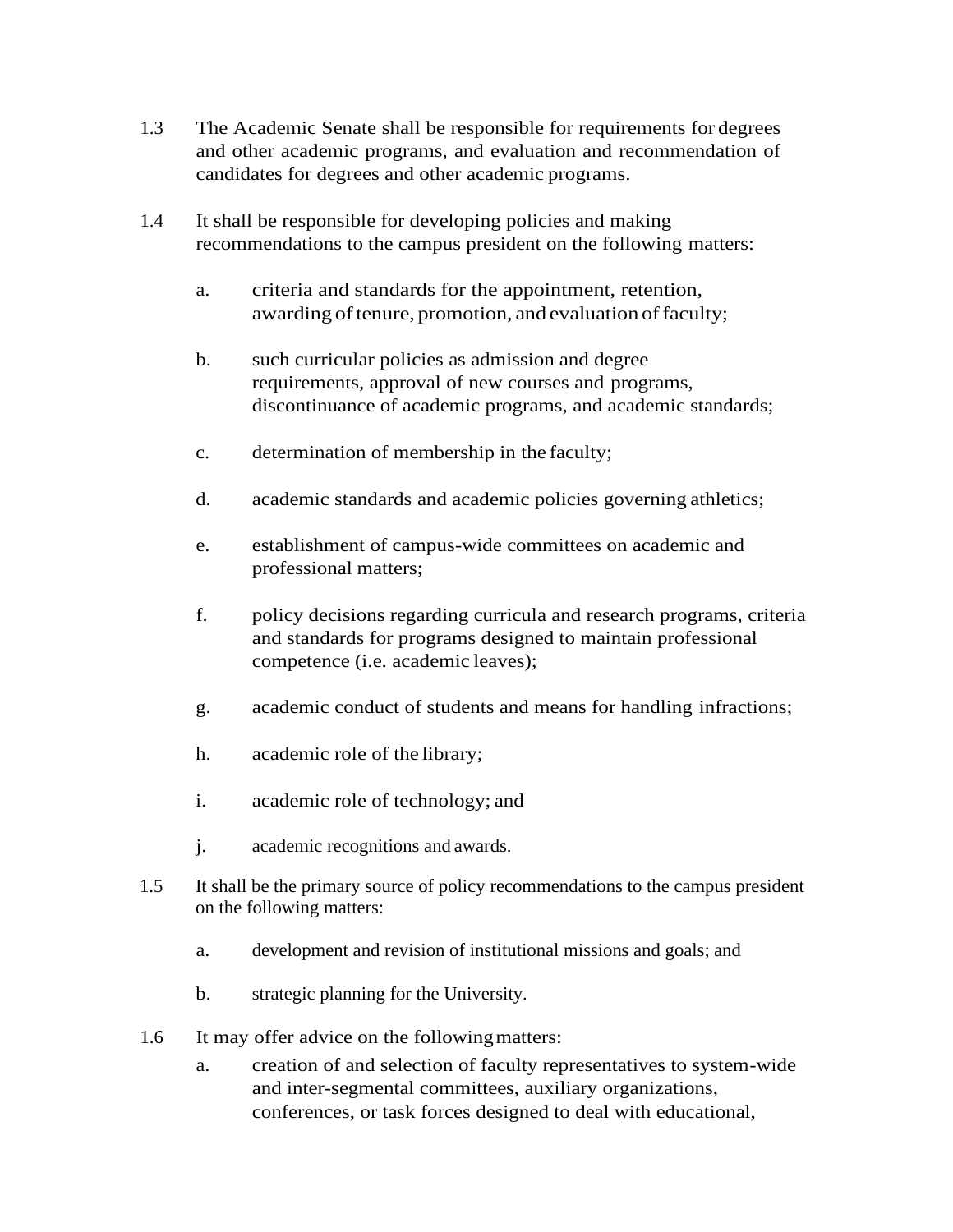professional, or academically related fiscal matters, as well as organization composition and charge;

- b. system-wide aspects of program review;
- c. system-wide aspects of the basic direction of academic support programs;
- d. the appointment and evaluation of academic personnel; and
- e. academic calendar and policies governing the scheduling of classes.
- 1.7 The Senate shall exercise its authority consistent with the provisionof state and federal laws and with the regulations of the Trustees and chancellor of the California State University.

The Senate shall take an active role in helping to embed the values of diversity, equity, collegiality and inclusive excellence in all aspects of University work<sup>1</sup>.

- 1.8 Academic Freedom
	- a. The Academic Senate shall uphold the principle of academic freedom.
	- b. The Academic Senate shall not abridge academic freedom by its own action or that of itssub-units.
- 1.9 The Academic Senate assumes responsibility for actions that result from delegation of its authority to an authorized sub-unit.

### Membership

- 1.10 Voting members of the Academic Senate are as follows:
	- a. Elected members of the tenured and probationary faculty (including librarian and counselor faculty), elected representatives from non-tenure track faculty, and non-faculty as specified in the bylaws of the Academic Senate of CSUCI.
- 1.11 Ex Officio Members of the Academic Senate are non-voting. They are as follows:

<sup>&</sup>lt;sup>1</sup> See Senate Resolution 20-09 and the Shared Definitions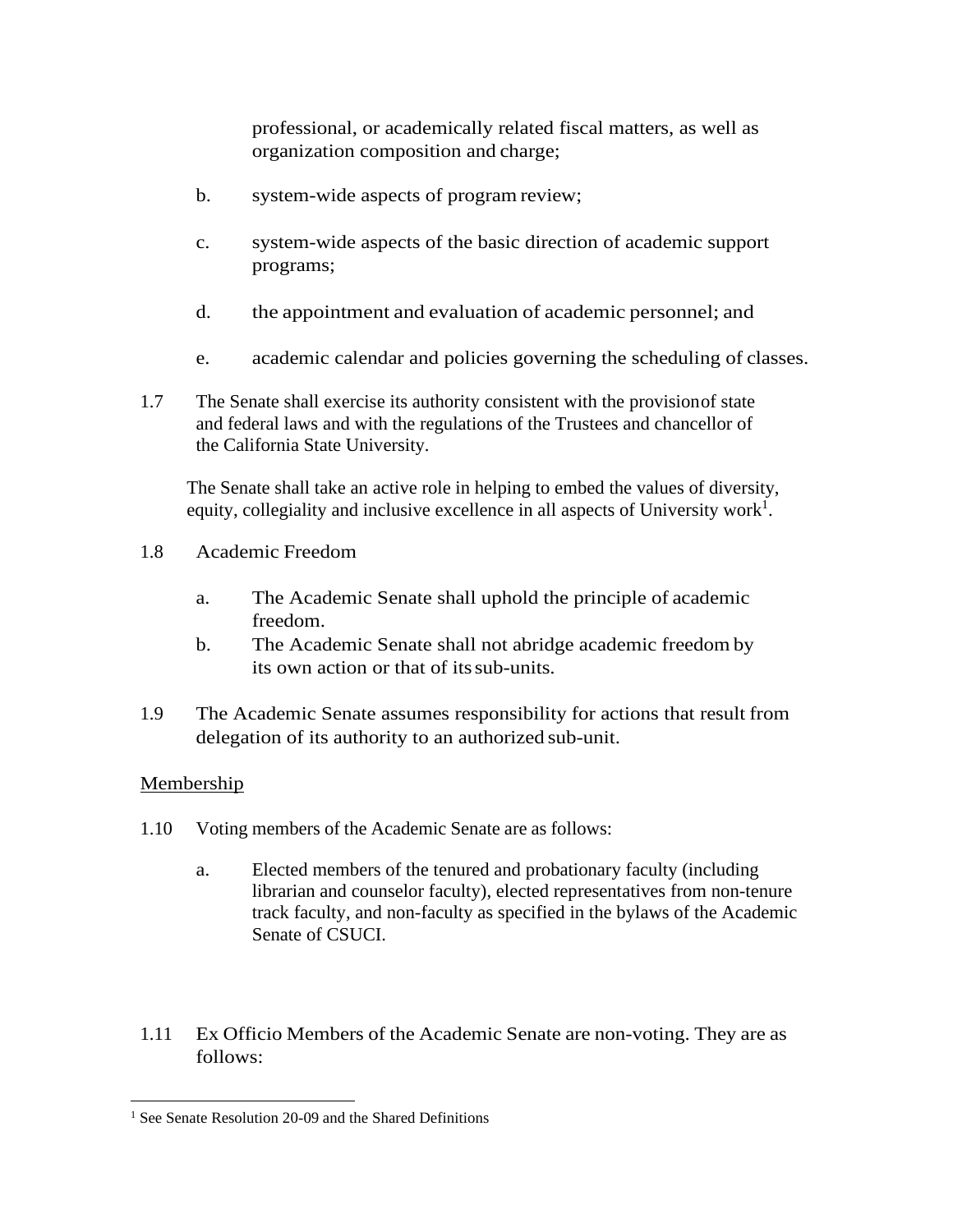- a. The University President;
- b. The University Vice Presidents;
- c. The Associate Vice Presidents for AcademicAffairs;
- d. The Deans and Associate Deans for Academic Affairs;
- e. Representatives of Student Affairs Personnel;
- f. Representatives of the staff; and
- g. Representatives of technology services.

## **Officers**

1.12 The officers of the Academic Senate shall include, but shall not be restricted to, a Chair, a Vice Chair or Second Officer, and a Third Officer. These officers shall be elected by the Academic Senate and shall perform the usual functions of such offices.

## Meetings

1.13 There shall be regular meetings of the Academic Senate during each academic term**.** Additional meetings with appropriate notice may be initiated by the University President, the Chair of the Academic Senate or by a written request signed by 10% of the Academic Senate membership.

# Institutional Support

1.14 As an integral element of the infrastructure of CSUCI, the Academic Senate of CSUCI shall be provided with institutional support to ensure shared governance. The Academic Senate shall constitute a line item in the Academic Affairs budget. The Academic Senate shall be provided with an administrative assistant appointed at least 50%time..

# Additional Responsibilities

1.15 This outline of functions and responsibilities is intended to provide the essentials for a satisfactory system of shared governance but should not necessarily be viewed as a comprehensive enumeration of such functions and responsibilities.

# **ARTICLE 2**

# THE EXECUTIVE COMMITTEE

### **General**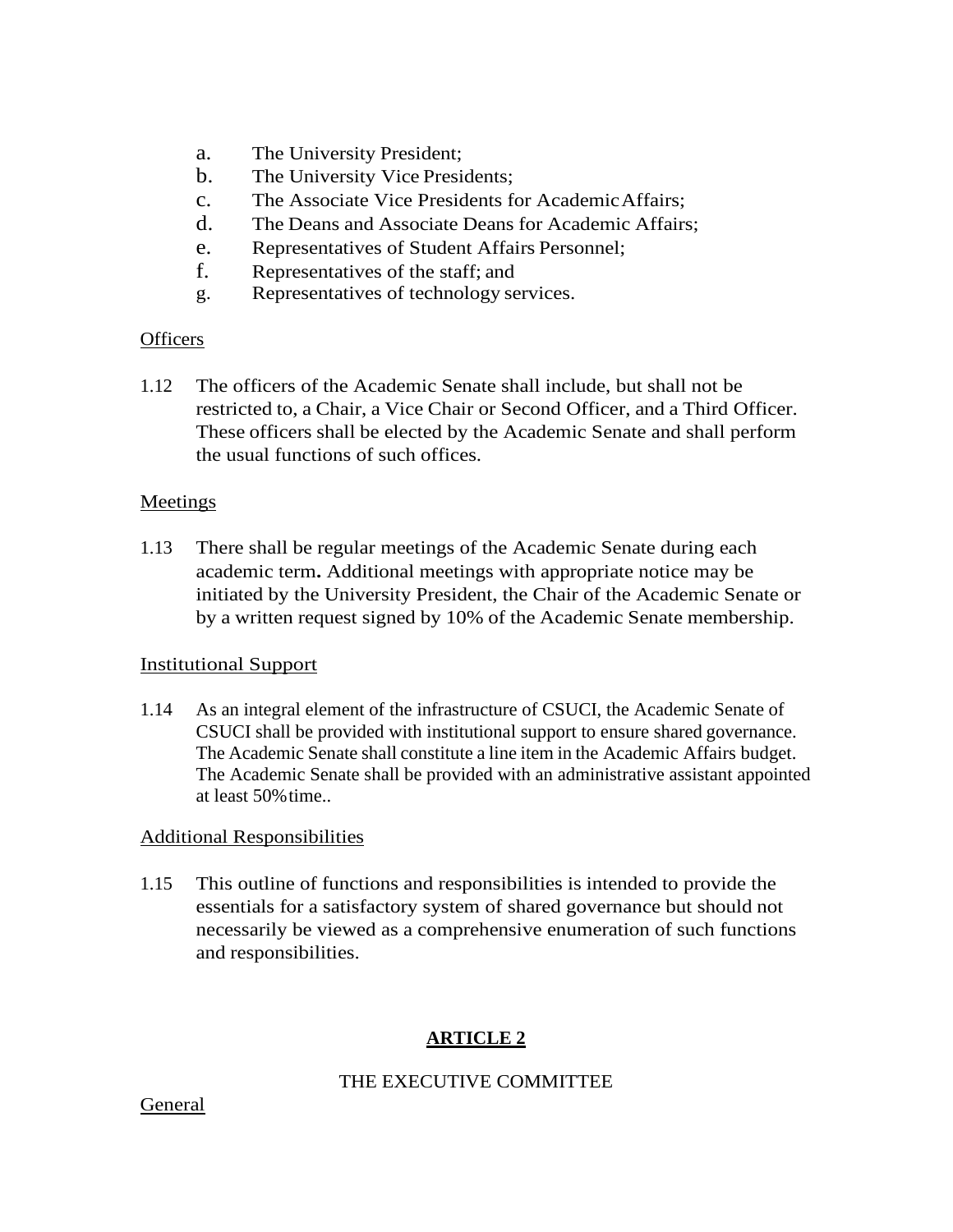2.1 The Executive Committee shall be the principal sub-unit of the Academic Senate. Its role is to set the agenda for the Senate's general meetings, to act in place of the Senate when the Senate is not in session, and to exercise such other powers as the Senate may delegate.

### Membership

2.2 The Executive Committee of the Academic Senate shall consist of nine or more voting members, including the Chair, Vice-chair or Second Officer, Third Officer, the immediate past year's Chair of the Academic Senate, Standing Committee Chairs, one lecturer representative senator memberof the Senate, one representative from the Unity Coalition, one representative to the California State University Statewide Academic Senate, one staff senator, and one student representative to the Academic Senate. Voting seats for one faculty member from each school and the library should none hold positions above. Ex officio non-voting members to include the University President and the Vice President for Academic Affairs of California State University Channel Islands or their designees, and a faculty representative of the union.

### Powers

- 2.3 The Executive Committee, as the direct, active agent of the Academic Senate of CSUCI, shall have powers consistent with those granted to the Academic Senate in this Constitution [1.2 through 1.9].
- 2.4 The authority described in 2.3 above shall be exercised in a manner and to an extent consistent with the provisions of state and federal law, and the regulations of the Trustees and the Chancellor of the California State University.

### **Responsibilities**

2.5 It is the responsibility of the Executive Committee, acting for the Academic Senate of CSUCI, to make recommendations to the Senate concerning the formulation, revision, adoption, and review of policies and procedures related to all academic matters delegated to the President of CSUCI by law and the Trustees and Chancellor of the California State University. Areas of responsibility shall include, but not be limited to, those dealing with academic, personnel, and fiscal policies and procedures.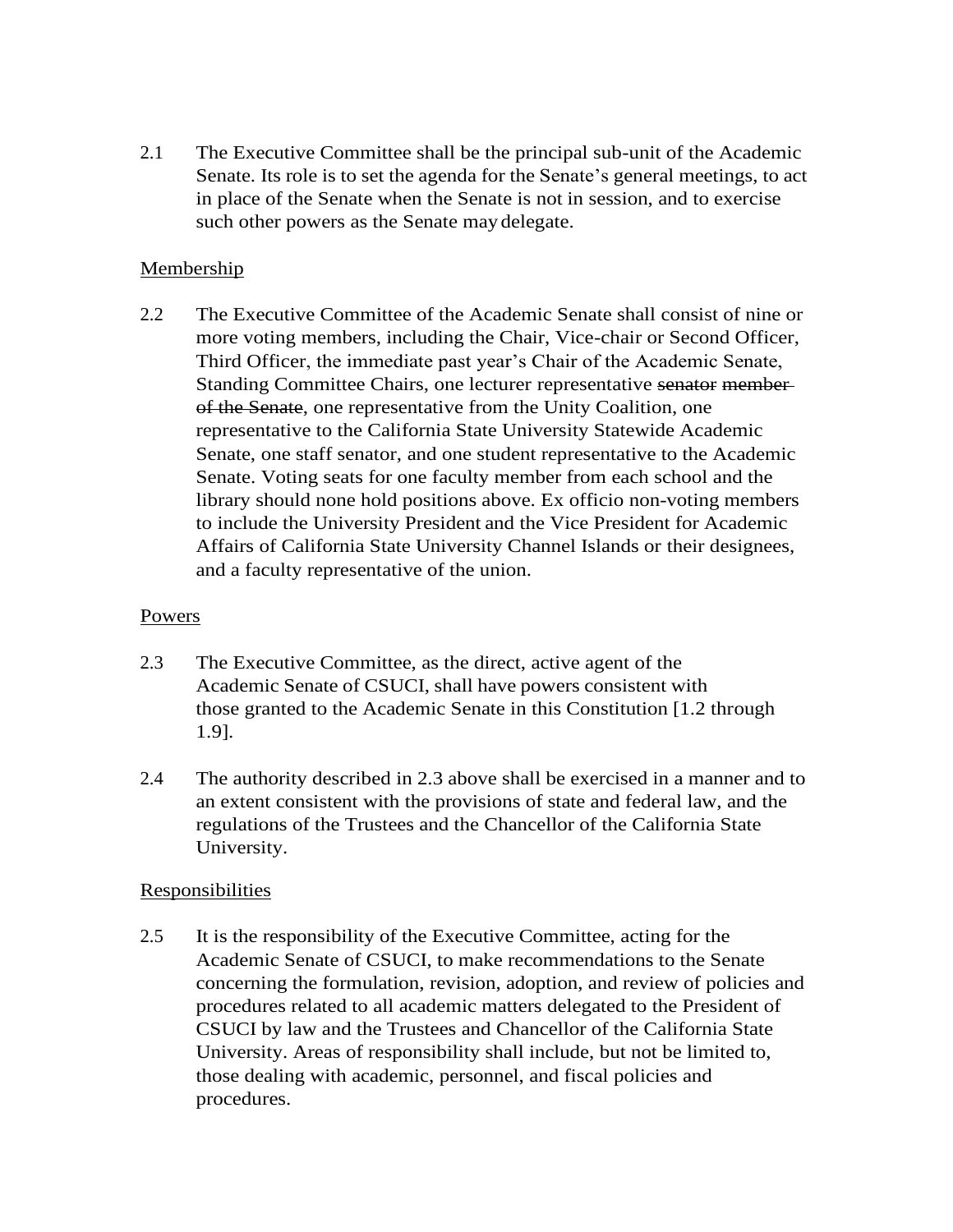## Duties

- 2.6 The Executive Committee shall perform all duties necessitated by, and consistent with, the delegation of the Senate authority to participate in the formulation, revision, adoption, or review of policy and procedures ofCSUCI.
- 2.7 The Executive Committee shall have responsibility for oversight of Academic Senate committees. To this end, the Executive Committee shall:
	- a. Recommend to the Senate the creation of all new standing committees;
	- b. Propose changes to the Constitution or bylaws necessitated by the creation of new standing committees;
	- c. Propose the creation of such ad hoc committees as it deems necessary to insure the performance of Senate duties; and

### Recall

- d. Propose methods for selecting the membership of Academic Senate committees.
- 2.8 Any member of the Executive Committee may be impeached by a unanimous vote of the other members of the Executive Committee or by a petition signed by one-third of the members of the Senate. Removal shall follow upon two-thirds vote of the members of the Senate present and voting, after she/he has been accorded a hearing before the Senate.

#### Vacancies

2.9 Vacancies on the Executive Committee shall be filled by a vote of the Senate.

# **ARTICLE 3**

### AMENDMENTS

- 3.1 Amendments to this constitution or its bylaws may be initiated by (a) the Executive Committee or (b) a written request signed by 10% of the Faculty membership.
- 3.2 Amendments shall be adopted by a two-thirds vote of the voting Faculty.